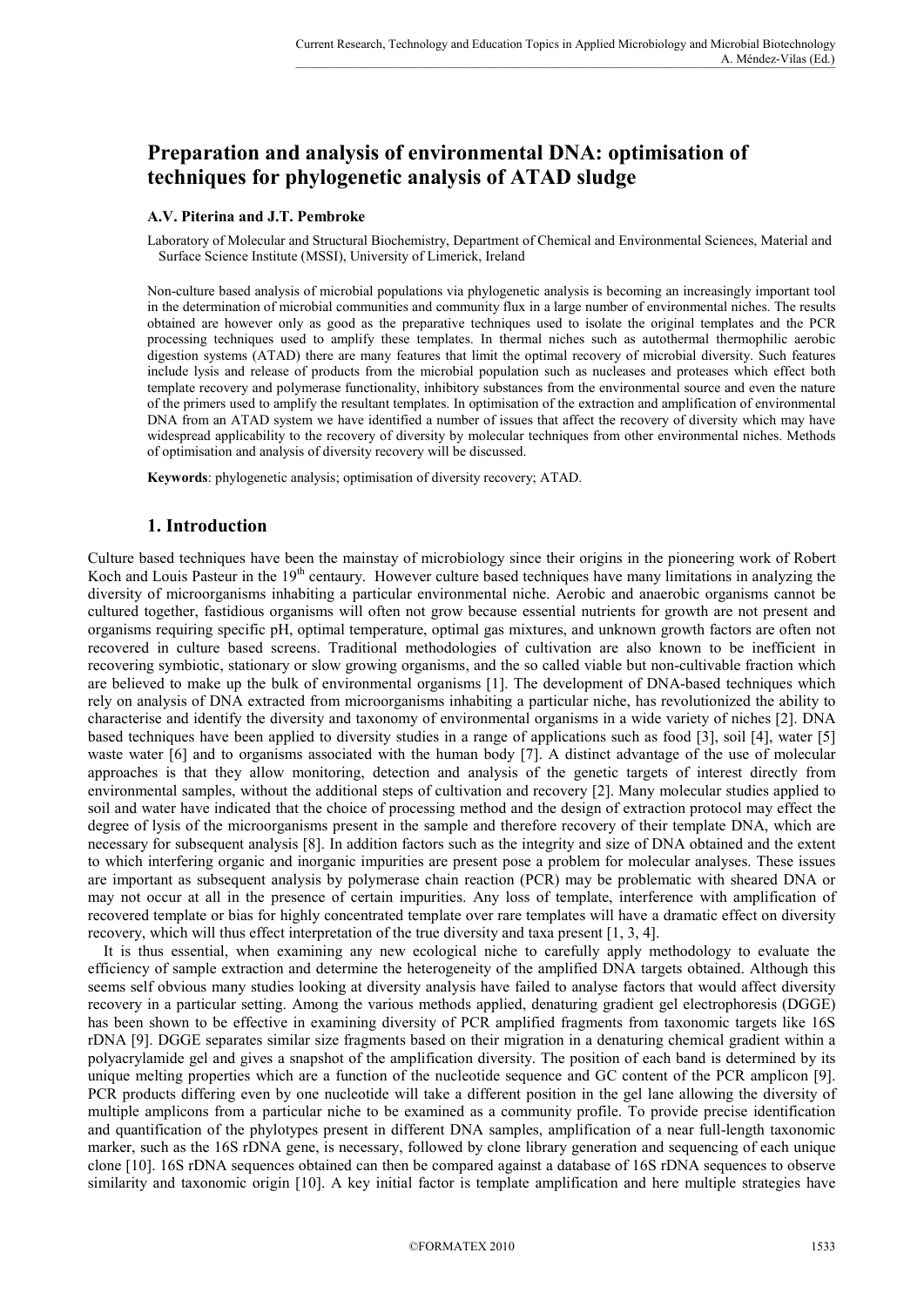been used in an attempt to overcome inhibition of amplification of problematic DNA samples. These strategies include serial dilution of the DNA  $[11]$  and titration with MgCl<sub>2</sub>, however this can reduce the resolution power of DNA-based techniques and lead to lost of amplification of rare genetic targets by dilution while giving rise to low reproducibility and reduced diversity [11]. A range of chemical additives have also been shown to be beneficial to DNA polymerase performance in PCR reactions but their applicability and effectiveness depends on the nature and origin of the DNA samples and the type of inhibitors potentially present in the samples. The choice of chemical additive used to improve amplification can be made by screening numerous compounds in the PCR reaction until successful or more diverse target amplification occurs, which can then be monitored by DGGE. Thus for each new environmental niche a number of suitable chemical additives could be screened to eliminate interference or improve amplification based on the nature of impurities expected or found associated with that niche. Such an analysis should form a key component in optimizing a molecular examination of any environmental niche.

Although a number of commercial extraction and clean-up kits are available on the market which have been applied to environmental analysis [12], they have not been optimised to new niches, a full understanding of what they do is often lacking but most importantly the extent to which the full biodiversity of the niche under examination is being explored is rarely determined. We have utilised an unusual thermal environmental niche associated with autothermal thermophilic aerobic digestion (ATAD) to explore the factors that need to be addressed to optimise the recovery of microbial diversity which offers an insight into the general factors that need optimisation in any such analysis irrespective of the environmental source.

# **2. Materials and Methods**

#### 2.1 Extraction and processing methods for environmental sludge

ATAD sludge was collected from the Killarney ATAD plant, Co Kerry Ireland, treating domestic sewage, the temperature in the reactor ranged between 55-65°C. The plant has previously been described [13]. Two extraction methods were utilised, a commercial soil kit (MoBIO, UK) and a solvent based method [6]. PCR primers  $27^f$  to amplify the V1 AGAGTTTGATCCTGGCTCAG and 1472<sup>r</sup> to amplify the V9 region of the 16S rDNA gene GGTTACCTTGTTACGACTT were used [14] The thermal cycle conditions were 10-min activation of the polymerase at 94°C, 2 cycles of 1 min at 94°C, 1 min at 53°C and 2 min at 72°C. Annealing temperature was decreased by 1°C for every second cycle until 47°C, then 30 additional cycles were carried out before; a 9-min extension at 72°C. Amplification of PCR products was confirmed by electrophoresis in 1.2% (w/v) agarose 1xTBE buffer, with EtBr staining [14]. A variety of commercial *Taq*-polymerases were utilised for comparison. The DNA Polymerases used were Ampli*Taq* Gold DNA polymerase (*Thermus flavus*), Expand High Fidelity (Expand HF) PCR system (a mixture of two DNA polymerases, *Taq* (*Thermus aquaticus*) and Pwo (*Pyrococcus woese*), *Pwo* DNA polymerases (*Pyrococcus woesei*), *rTth* DNA polymerase (*Thermus thermophilus*); *Taq* DNA polymerase (*Thermus aquaticus*) (Bio-Line); Tfl DNA polymerase (*Thermus flavus*) (Promega,UK);(Promega); Red*Taq* Genomic DNA polymerase (Sigma) and Longtarget genomic DNA *Taq* DNA polymerase (TaKaRa) and Hot*Tub* DNA polymerase (*Thermus ubiquatous*). PCR reaction mixtures were subjected to hot start where it was recommended by the manufacturer. A variety of chemical additives including acetylated Bovine Serum Albumin (aBSA); PVPP; glycerol, DMSO; non-acetylated bovine serum albumin (BSA) and formamide all known to enhance amplification were utilised to optimise amplification.

## 2.2. Monitoring efficiency of amplification

Sludge samples were periodically spiked with pGEM-TA (Promega) to monitor shearing and nuclease activity. DNA was routinely monitored for integrity by gel electrophoresis to determine the presence of nucleases in the sample.

## 2.3 DGGE analysis and monitoring of diversity recovery

For DGGE analysis primers 338f GCACTCCTACGGGAGGCAGCAG and 518R ATTACCGCGGCTGCTGG annealing to the V3-V5 region of 16s rDNA were used, the cycle involved 10-min activation of the polymerase at 93°C followed by 2 cycles consisting of 1 min at 94°C, 1 min at 56°C and 2 min at 72°C. The annealing temperature was subsequently decreased by 1°C for every second cycle until it reached 50°C, at which point, 30 additional cycles were carried out and a 9-min extension at 72°C was used. DGGE was carried out in a DGGE gel system (Shaw, USA) at 60°C in 0.5×TAE buffer. Gels contained 8% (w/v) polyacrylamide (37:1 acrylamide/bis-acrylamide), 0.5×Tris/Acetic acid/EDTA buffer (TAE) with gel dimension 1.5 mm / 22 cm / 22 cm. Gradients were formed between 30% and 80% denaturant and run for 15 min at 25 V, and then voltage maintained at 75 V for 18 hours. To avoid PCR bias we utilised touchdown PCR [15], a low cycle number and replicates.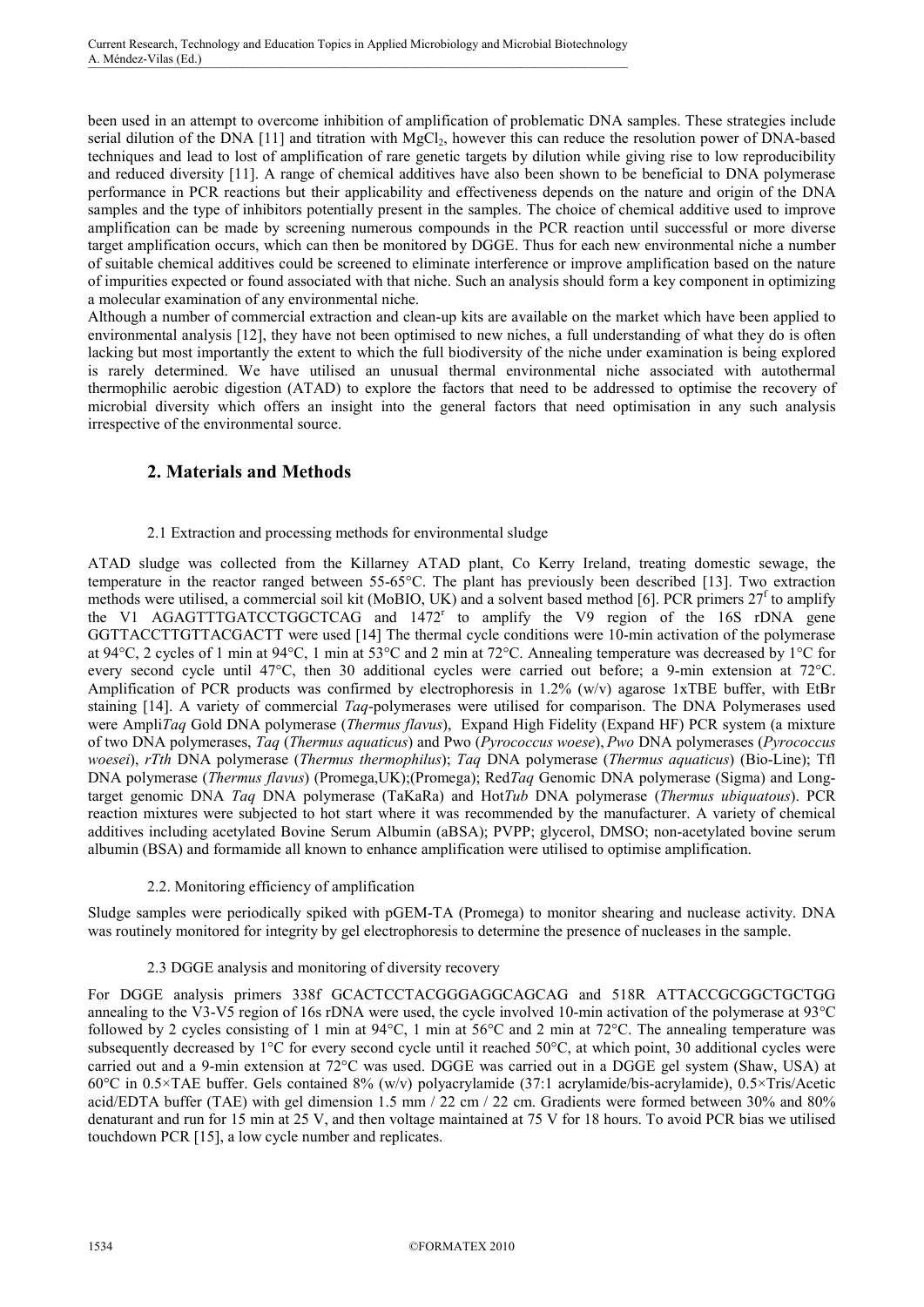# **3. Results and Discussion**

In utilizing a molecular based approach to determine diversity there are a number of important characteristics that must be optimised if the recovered diversity is to be meaningful. The extraction procedure must as far as possible recover all the possible templates from the sampling site. This is particularly important in the case of rare templates from organisms that may be present in low numbers but which may be important to the functioning of that site. The DNA should be of good quality, high molecular weight and be free from potential PCR inhibitors, which is essential for subsequent cloning of amplicons for library generation or comparative analysis of resulting amplicons via DGGE. Initially we compared two extraction protocols applied to ATAD sludge followed by amplification of the resultant DNA extract via DGGE analysis Figure 1. We noted that the resultant DGGE profiles differed from each other. Although there were a number of common DGGE bands present there were also a number bands missing from the commercial extraction kit that were present in the solvent extraction protocol [6] used. This only came to light following direct comparison of two different extraction protocols. The patterns were stable for each protocol and indicated that to optimise diversity recovery from a novel niche such as ATAD sludge that more than one protocol should be used and that pooling of samples may offer an important tool in the optimisation of diversity recovery.



**Figure 1** Comparative DGGE (45-75% denaturant) profiles of ATAD sludge DNA extracted by the solvent method DNA (lane 1) and the commercial soil extraction method (lane 2). Differences in DGGE profiles are indicated by arrows. DNA for this comparison was amplified by 16s rDNA V3-V5 primers and separated on 1.5% agarose. Lane 3 shows the PCR product of the solvent extract amplified by V3-V5 primers on non-denaturing agarose gel electrophoresis.. Lane 4 shows DNA extracted by the commercial kit amplified by V3-V5 primers on non denaturing agarose gel electrophoresis. Lane 5 shows molecular weight markers (100 bp DNA ladder) on non denaturing agarose gel electrophoresis.

 In addition to methods used the site within the ATAD system analysed will also give rise to differences in DGGE profiles. ATAD sludge is initially mixed at 15°C and then aerated. The temperature rises with time in a mesophilic reactor to 45°C and in a final stage to 65°C. This increase in temperature with time should select initially for mesophilic organisms, then thermoduric and finally thermophilic populations. Figure 2 illustrates comparative DGGE profiles of DNA extracted from the ATAD reactor at different temperatures during processing. As the temperature increases there is an alteration in the DGGE profiles indicative of population shifts. This has implications for diversity analysis illustrating that in this case temperature has a major impact on the diversity profile returned. However, it illustrates that sampling is a key component and knowing the characteristics of the sampling site not just temperature but pH, chemical composition, degree of aeration may be key issues in the diversity recovered. Even slight changes in sample site characteristics can have a major impact on diversity recovery.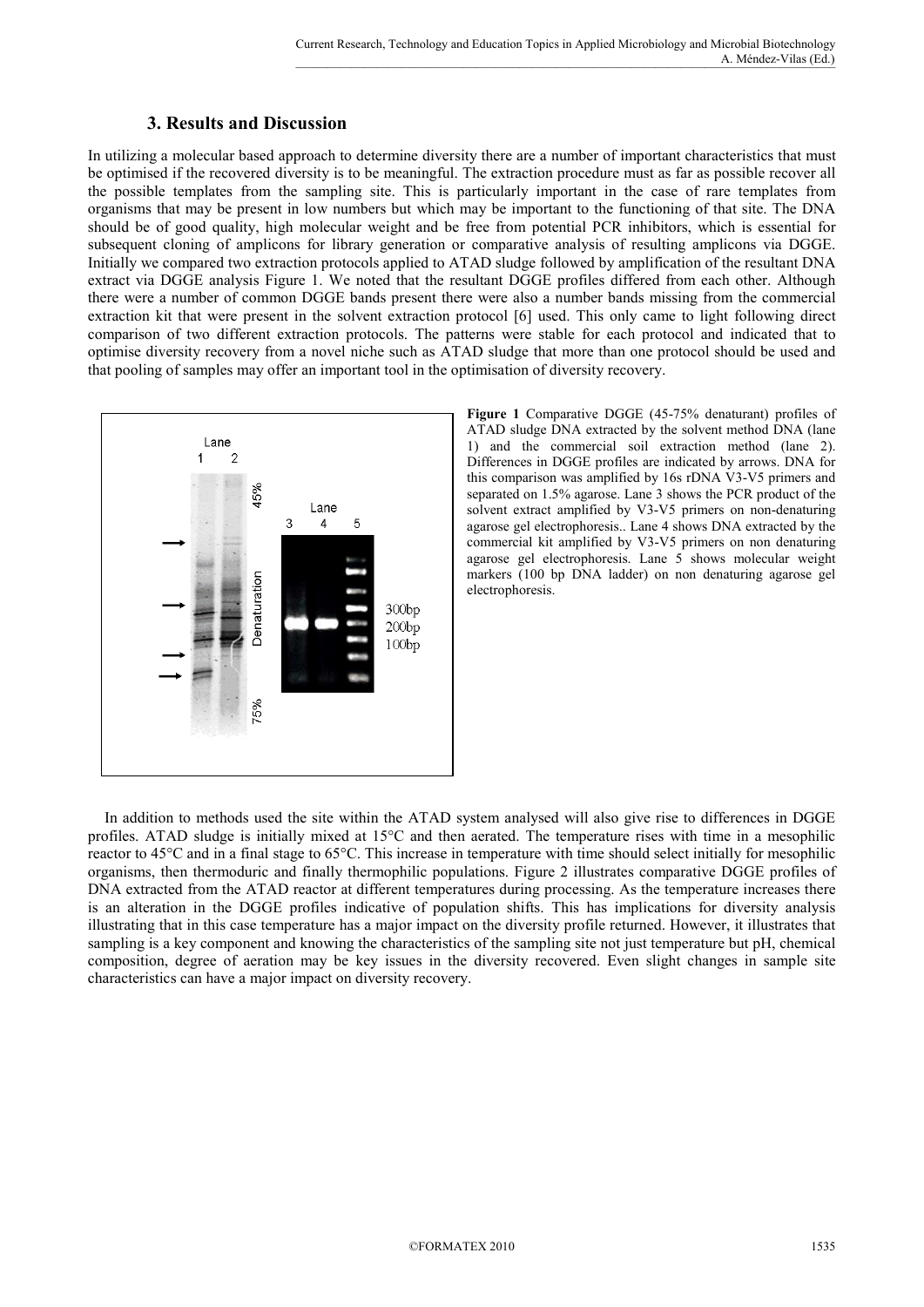

**Figure 2** Comparative DGGE profiles (between 30–80% denaturant) of ATAD sludge samples amplified via 16s rDNA V6-V8 primers sampled at different operating temperatures within the ATAD process. Lane 1, 15°C, Lane 2, 30°C; Lane 3, 45°C; Lane 4, 50°C, Lane 5, 60°C; Lane 6,  $65^{\circ}$ C and Lane 7, biosolids post treatment (25 $^{\circ}$ C).

 During the amplification of ATAD DNA extracted from ATAD sludge at 60°C we noted that there were a number of factors that resulted in poor amplification of the extracted and pooled templates. Initially we noted a large amount of sheared DNA. We hypothesized that this might be due to nuclease action as with the succession of microbial populations as a function of process temperature it might be assumed that lysis of mesophilic and thermoduric populations would result in the liberation of nucleases. To examine this possibility we spiked the ATAD extracts with pGEM-TA plasmid vector DNA and found that the spiked DNA was degraded upon incubation at 65°C. This indicated that there were thermostable nucleases present which would be particularly problematic given that the extracted DNA was to be used for PCR where elevated temperatures are used in amplification. Various chemical additions were then utilised to examine their effect on inhibiting nuclease action. Addition of up to 5mM EDTA, some 5-folds more than used in TE buffer had little effect. Heating the ATAD DNA for 95°C for 20 minutes also had no effect indicating the presence of highly thermostable nucleases, which only become manifest at elevated temperature conditions that are necessary for subsequent PCR. Addition of 1% formamide however did result in inhibition of this ATAD associated nuclease activity and allowed recovery of spiked pGEM-TA. Formamide was subsequently added to all ATAD DNA preparations. Many environmental DNA samples such as food may contain thermoduric or thermostable organisms that release similar thermostable nucleases whose activity may only become manifest upon subsequent use of PCR conditions. Their inhibition is important in optimal diversity recovery.

 ATAD DNA extracts often suffered from poor amplification by PCR. To determine the purity of recovered ATAD DNA we routinely examined its ability to undergo amplification by PCR using a number of universal primers. Lack of product was used as an indication of problems with the template. To verify that these were problems with the amplification we routinely utilised multiple samples of ATAD sludge and samples prepared by different extraction methods. In addition to nuclease activity several other factors appeared to effect amplification and these were analysed in some detail in an attempt to overcome the inhibition caused. Dilution of target DNA appeared to have a positive effect resulting in improved amplification in almost all cases. However, dilution of the DNA template can have an effect on the recovery of rare templates in the extraction mix and care should be utilised applying dilution as a first tool to improve amplification. We also noted that different universal primer sets were more efficient in amplification. Primer set 25f-1497r appeared to be least effected compared to the other primer sets utilised indicating that there may be factors in ATAD sludge and indeed in other environmental samples that effect the affinity of primers for target during PCR and that these warrant investigation when examining a new environmental niche. ATAD sludge like many environmental samples is a complex mixture of not only complex organic materials such as carbohydrates and humic substances but also synthetic materials that contaminate the sludge via being present in domestic waste. For this reason we analysed a number of potential amplification additives (Table 1), reported to enhance PCR amplification in an attempt to improve amplification of ATAD sludge extracted DNA.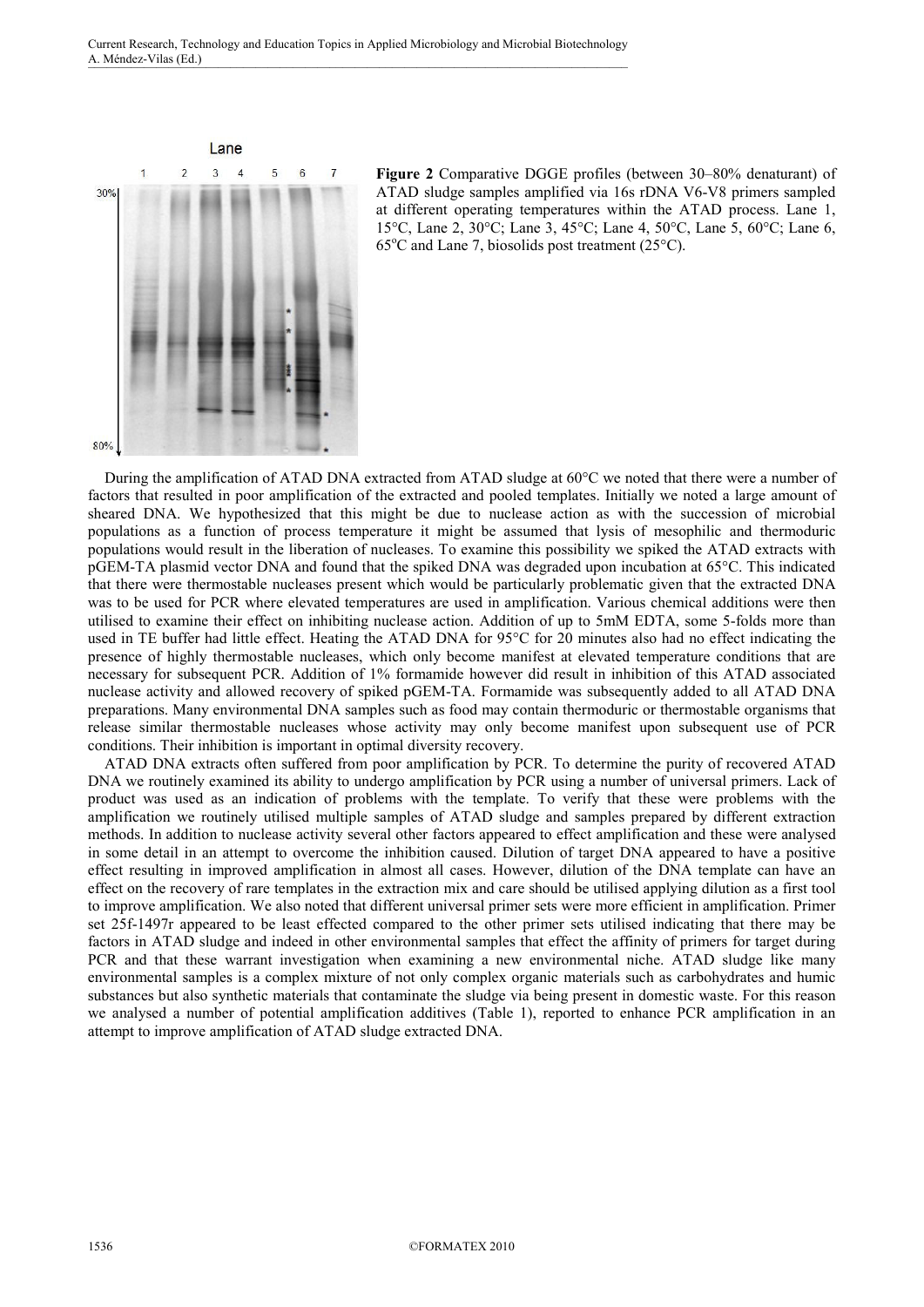| <b>Additive</b>          | Role                                                                 |
|--------------------------|----------------------------------------------------------------------|
| <b>PVPP</b>              | Binder of polar molecules, contaminants in natural extracts          |
| <b>DMSO</b>              | Reduces DNA secondary structure, facilitates strand separation. Can  |
|                          | effect Taq polymerase activity at high levels                        |
| Formamide                | Enhances Taq activity and may possess DNase inhibitory activity.     |
| <b>BSA</b>               | May bind color compounds e.g. melanin, bile salts, humic             |
|                          | substances which inhibit polymerase. May bind anions and act as      |
|                          | substrate for proteases.                                             |
| Betaine                  | Iso-stabilizing agent, equalizes the contribution of GC- and AT-base |
|                          | pairing to the stability of the DNA duplex                           |
| <b>DTT</b>               | Effect secondary structure allowing enzymatic processing.            |
| MgCl <sub>2</sub>        | Effects primer template interaction and non specific annealing       |
| Glycerol                 | Enhanced association between enzyme and template.                    |
|                          | Suppresses formation of secondary structure, stabilises Taq-         |
| Non-ionic detergents     | polymerase                                                           |
| Triton X100/Nonidet P-40 |                                                                      |

**Table 1**. Additives used in PCR to optimise amplicon recovery [16, 17, 18]

 Many commercial PCR reaction mixes have some of these compounds added but generally the compositions are proprietary. In some instances nuclear magnetic resonance analyses has indicated that compounds such as betaine are present [16] however mostly the compositions remain unknown. It may therefore be important to analyse the conditions present in niches being examined to identify potential inhibitory components as in ATAD sludge [13], which can inform the combinations of additives that may be necessary. This must then be followed by analysis to determine if such additives actually enhance the PCR reaction. Using this approach with ATAD DNA we found that addition of formamide and BSA had a dramatic effect (Fig. 4) on improving the amplification of ATAD sludge DNA by PCR. It is clear, that certain additives had an enhancement effect on the amplification where as others had no apparent effect (Figure 3). Therefore it is essential that when analysing amplification of DNA from different sources that the optimal additive mix be determined to optimise recovery of all templates. Another factor that may be important in amplification from templates from thermal niches is the nature of the DNA polymerase used. We utilised a number of commercial polymerases following optimisation of extraction conditions. Each polymerase used was optimised in terms of additives and reaction conditions and each performed well. However, we noted that certain polymerases were more robust in the absence of additives. It is suggested that the choice of polymerase should be examined and optimised to enhance the recovery of amplicons and not necessarily taken for granted as is often the case.

**Figure 3**. Negative image of EtBr stained agarose gel electrophoresis of amplified ATAD sludge DNA extracted and amplified using 27f-1491r primers and *Taq*-polymerase. Lane 1, MW marker, Lane 2,,1% formamide, Lane 3, BSA and 1% Formamide; Lane 4m 1%w/v PVPP, Lane 5, 10% v/v glycerol, Lane 6, 5% DMSO, Lane 7, 50 ng BSA, Lane 7, 50ng BSA; Lane 8, 200ng ATAD DNA no additive



 A comparative profile (Figure 4) of DGGE banding patterns obtained for the total ATAD bacterial community (Figure 4, Lane 4). by direct DNA extraction and the bacterial community (Figure 4, Lanes 1, 2, 3, 5, 6 & 7) recovered on different types of agar by culture techniques was carried out to show the utility of the molecular approach. These patterns were found to be very different from each other and from total community profiles generated from direct extraction of community DNA (Figure 4), indicating that the culturable community was not representative of the total ATAD community and would misrepresent the true microbial diversity. Thus there are a number of factors that are important in optimisation of amplicon recovery from thermal niches, such as ATAD, that need to be examined to insure optimal diversity recovery when applying molecular culture-independent techniques for microbial examination. It should not be taken for granted that applying standard extraction and amplification protocols will be sufficient. Unless techniques are specifically optimised the diversity recovered will be compromised.